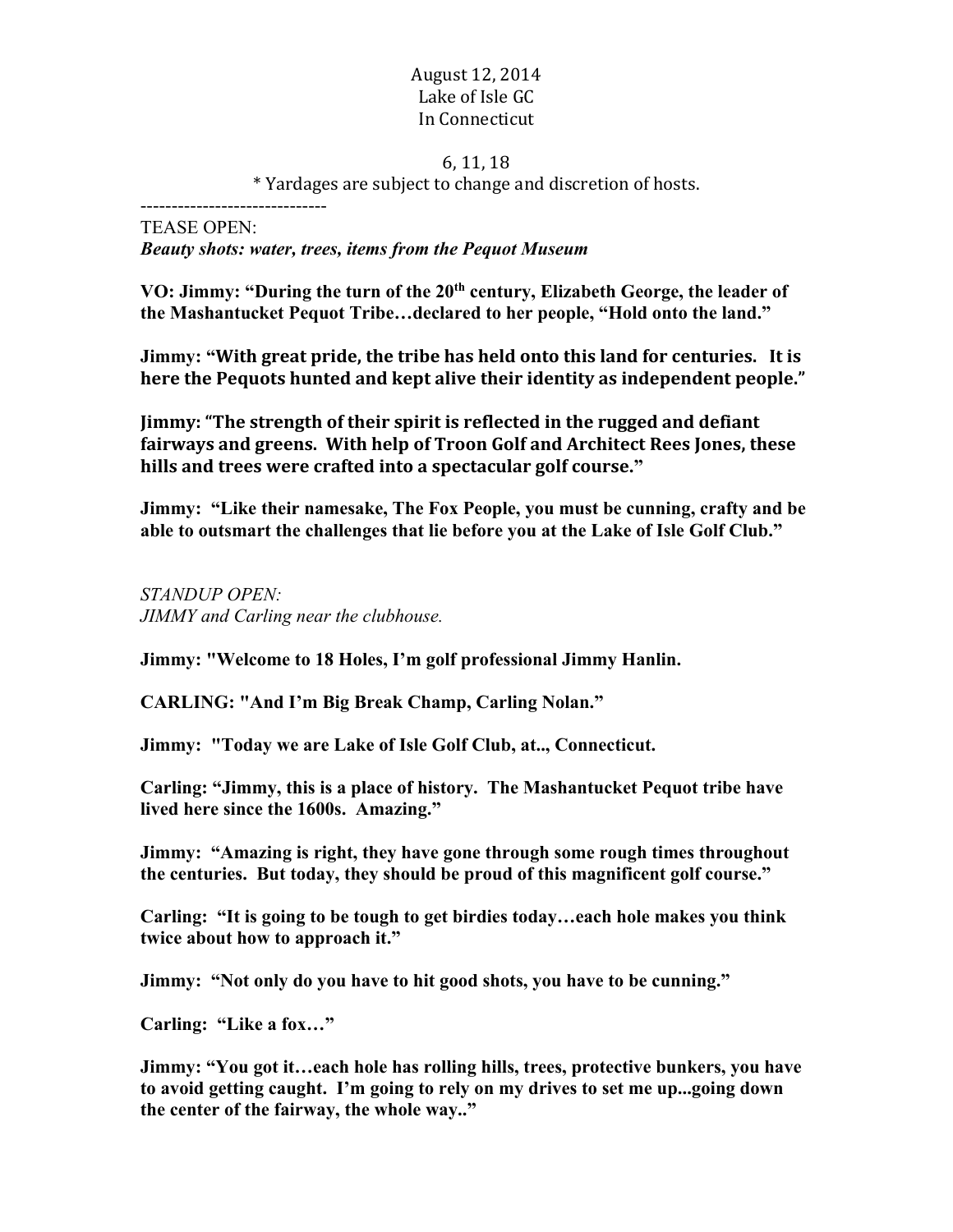**Carling: "And I'm going to cut the doglegs and beat you to the greens."**

**Jimmy: "Alright, we will see if you don't get stuck in a trap along the way."**

**CARLING: "Nothing is going to catch me…(takes off)"**

**Jimmy: "(Jimmy standing there, alone) It's not how you start…it's how you finish."**

Show OPEN - SEGMENT 1: **On hole 2:** 

*Carling:* **(STANDING ALONE)…Here I am on hole #6 of the North Course. It is the public course here at Lake of Isles…and it looks like Jimmy is taking his time finishing up the first five holes.**

### **Montage holes 1-5**

**Jimmy:** Hole #1 is a 575 yard par 5. Starting right out of the gate, you get the idea of how the rolling hills can really change your game. And how the last 150 yards of each hole is where the action is... (approach)

*Carling:* **Hole #2 is a 164 yard par 3.** The water will play with your mind, ignore it…but don't ignore that green. You can't go short and you can't go long. Just go for the pin and hope for the best. (tee)

**Jimmy: Hole #3 is is a 334 yard par 4.** This hole wants you to birdie it. Your drive is the most important, just ignore the gully and hit the middle of the fairway. You won't get an even lie anywhere on this hole, so hit it long off the tee to make your approach easier (drive)

**Carling: Hole #4 is a 398 par 4.** The elevated green makes this a difficult hole because being the right club is tricky. With the green surrounded by trees, going long will be disastrous. (approach)

**Jimmy:** Hole #5 is a 481 yard par 5. This short par 5 has a wicked dog leg right. Cutting the corner is difficult but the real challenge is avoiding the bunker on the left side of the green. (Hit out of bunker)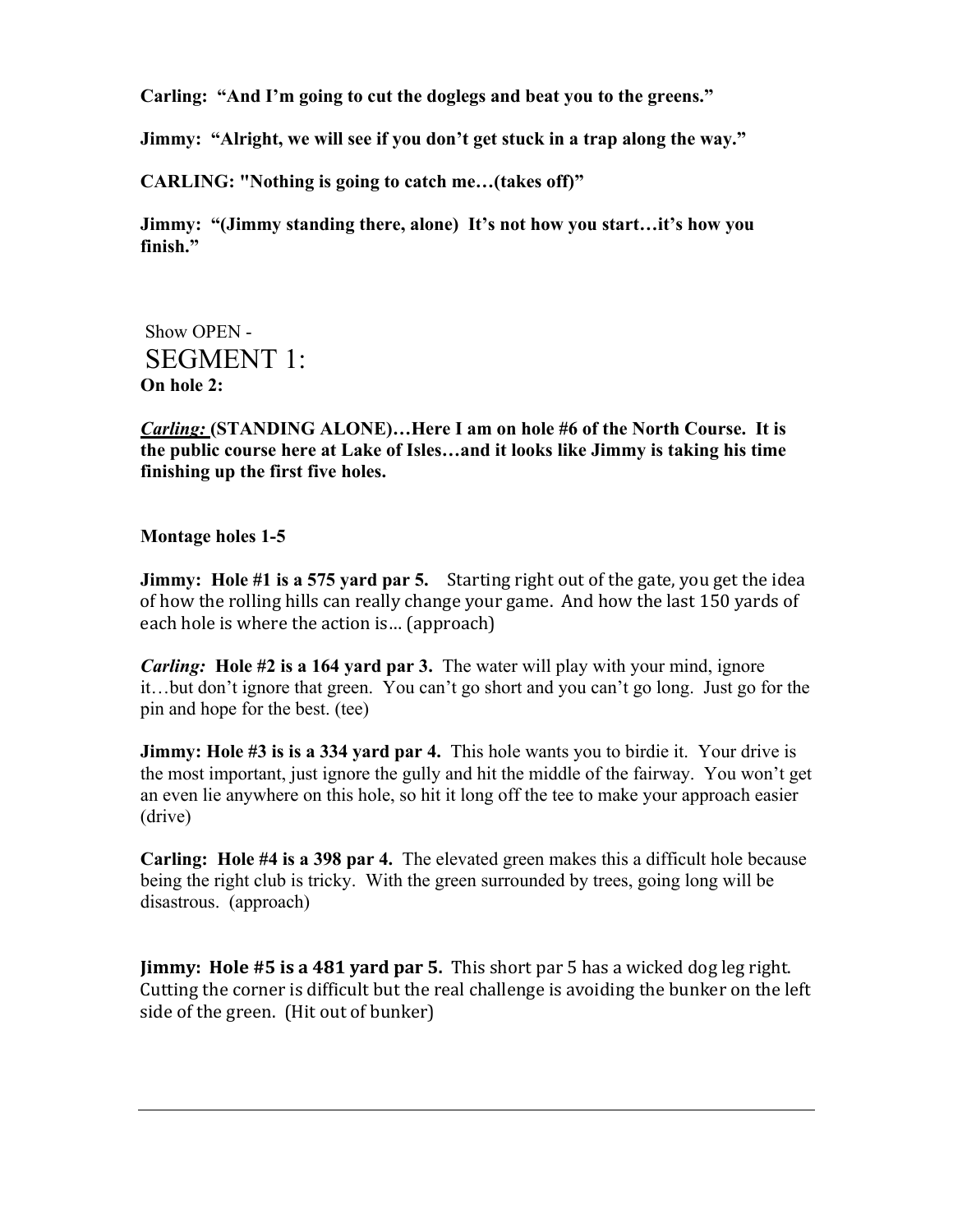**On hole #6: Carling is standing by herself, Jimmy walks in**

*Carling:* **What took you so long?**

*Jimmy:* **Getting out of that bunker was not fun. This course is really making me slow down and think about what I'm doing, like this hole here #6. It is a par 4, 399 yard hole. And look at the trees right in front of us.** 

**Carling: Don't forget another gully and a dogleg left. Yeah, I'm cutting another corner! Slow poke.**

Jimmy: Well, just like the Tortoise and the Hare, don't think you've won yet.

*Carling:* **And I'm going to lap you! (leaves)**

PLAY #6

### **Play hole #6 par 4**

PLAY #2

Conversation starter:

 $\mathcal{L}_\text{max}$ 

*New England golf! Talk about Rees Jones and how he compares to other contemporary architects. Doglegs…what's the c'mon mistake and or tip.*

## *TEASE finishing the front, the tip AND GO TO BREAK*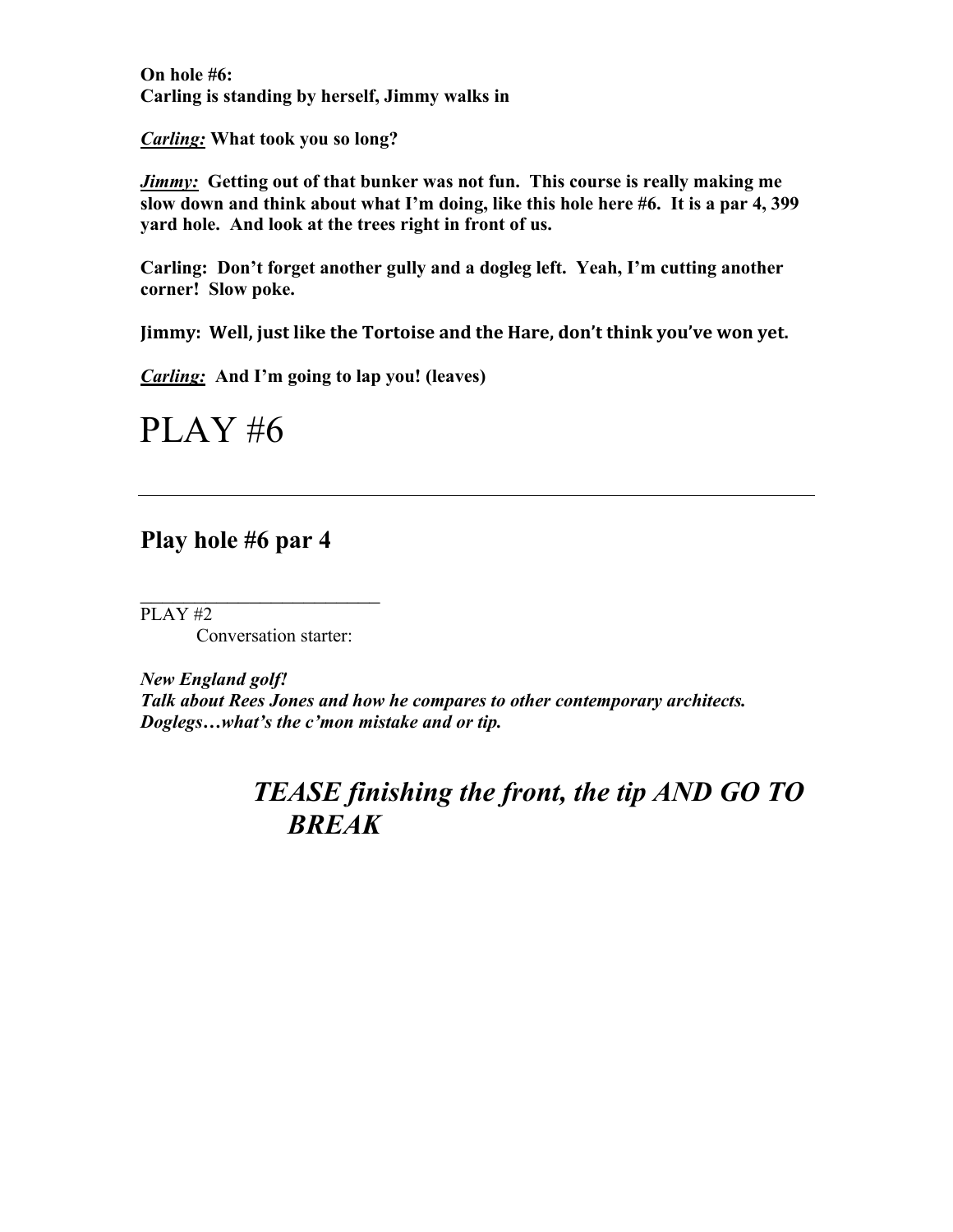SEGMENT 2: Welcome back, (from  $9<sup>th</sup>$  hole with clubhouse behind)

*Jimmy:* **Welcome back to 18 Holes. We are playing Lake of Isles in ------------, Connecticut.** 

*Carling:* **We are in the shadows of the Foxwood Casino finishing up the front nine of the North Course.**

*- Montage hole 7-9*

*Jimmy: Hole #7:* 196 yard par 3: This baby is all up hill, par is great because if you go short, you have a real tough up and down. (tee)

*Carling: Hole #8: 325 yard par 4* :Simplest hole on the front nine. Just relax and if there was a birdie hole, this may be it. (approach)

*Jimmy: Hole #9: 435 yard par 4:* Carling isn't the only one who can cut the corner. Take the corner on this dogleg right and the rest is easy. (Drive) 9 par 4 435, 389

AT Golf Academy

Carling: Jimmy, I want to be able to \_\_\_\_\_\_\_\_\_\_\_\_\_\_\_\_\_\_ and before we hit the back nine, let's take advantage of the this great golf academy here and give me a tip

DO TIP - GO TO BREAK

SEGMENT 3:  $HOLE$ #11

Carling: It looks like I'm waiting for Jimmy again...but I am lucky to be joined by.......and he and I will take on this par 3. A beautiful hole, 154 yards. We have to over trees, face the water and hit that tucked away green, that's protected by rough.

Play hole with guest.

Thank the man at the end.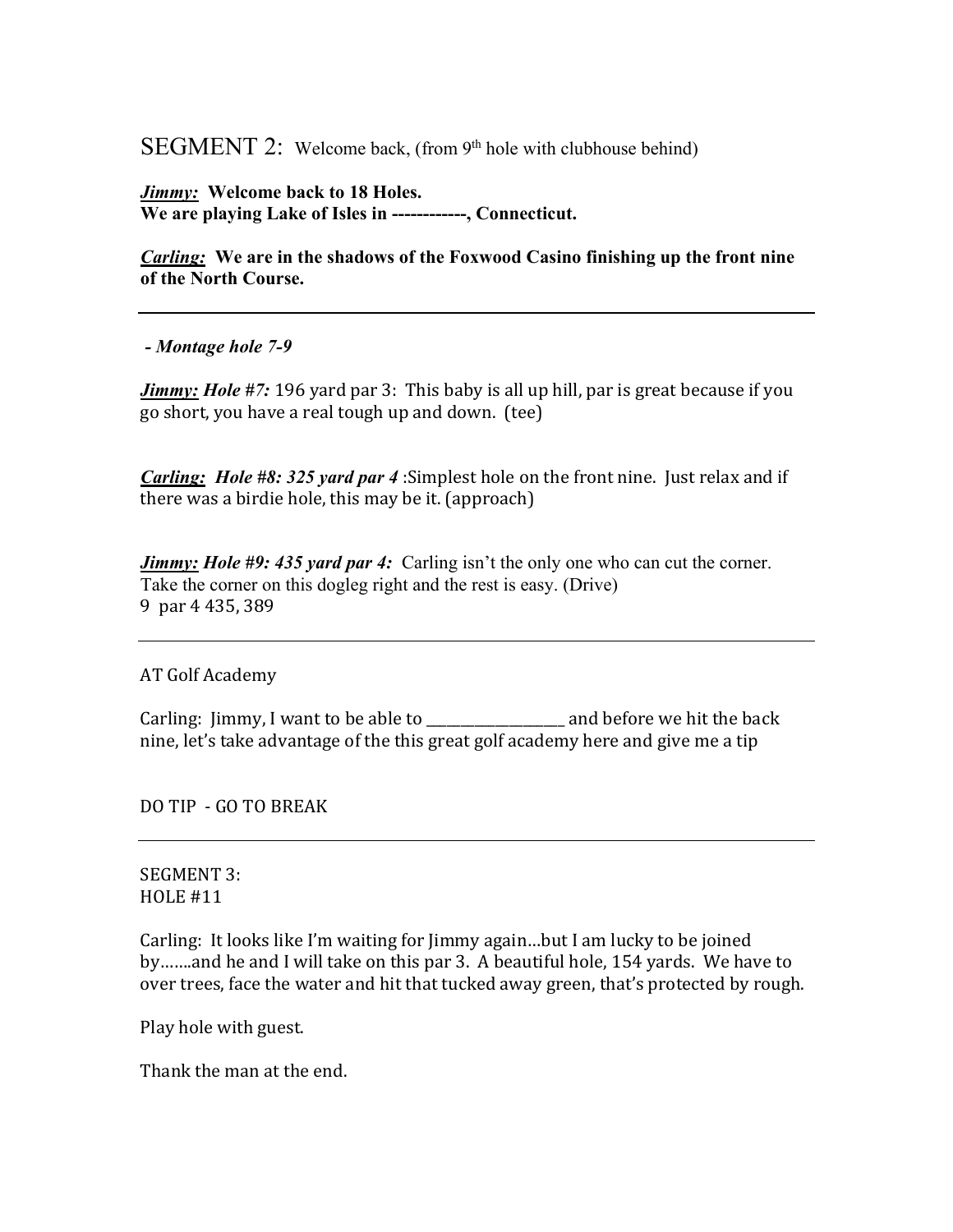Hole  $#12$ Carling: Well, Jimmy, it's nice you could join me again.

Jimmy: This hole,  $#12$  is a par 5, that wants you to crush it off the tee. Quick shots of Jimmy and Carling, driving the ball.

Montage #13 - 17

Jimmy: Hole #13, a 357 yard par 4. There's a slight dogleg left on the approach and bunkers guard the front of the green. You can birdie this one. (Approach).

*Carling: Hole #14. A 399 yard par 4:* Another dog leg right!! Yeah! Watch me cut this corner. However, after the drive, you have an uphill approach on a rolling fairway. Keep it in the center as best you can. (drive)

*Jimmy:* Hole #15: a 523 yard par 5: Again, another hole where the last 150 yards is where it is at. The gully is intimidating but ignore it, just put the approach in the center of the green. (approach).

*Carling:**Hole #16:* **a 166 par 3:** Big green, simple hole…it makes up for the rest of the course. Just put it in the cup! (tee)

*Jimmy: Hole #17:* A 375 yard par 4: A tiny green awaits but first you have to put the tee shot over water. It looks pretty but it's not in play. The approach is all up hill. So pick the right cup. (approach)

On hole #18

*Jimmy:* Here we are on #18. What a course this has been. Quite the challenge.. 18 par

Carling: Beautiful course. I love courses that are carved right into the land like they have been here forever.

Jimmy: Well this is considered their signature hole, the best for last. Par 4 384 for me and 366 for you. Our tee is over water, aim for the 150 yard marker and try to get it close. It will set up your approach. The approach needs to be accurate, because there are rocks in the front and trees in the back.

Carling: Let's finish strong...birdie this!

# *PLAY HOLE: TEASE 19th hole AND GO TO BREAK*